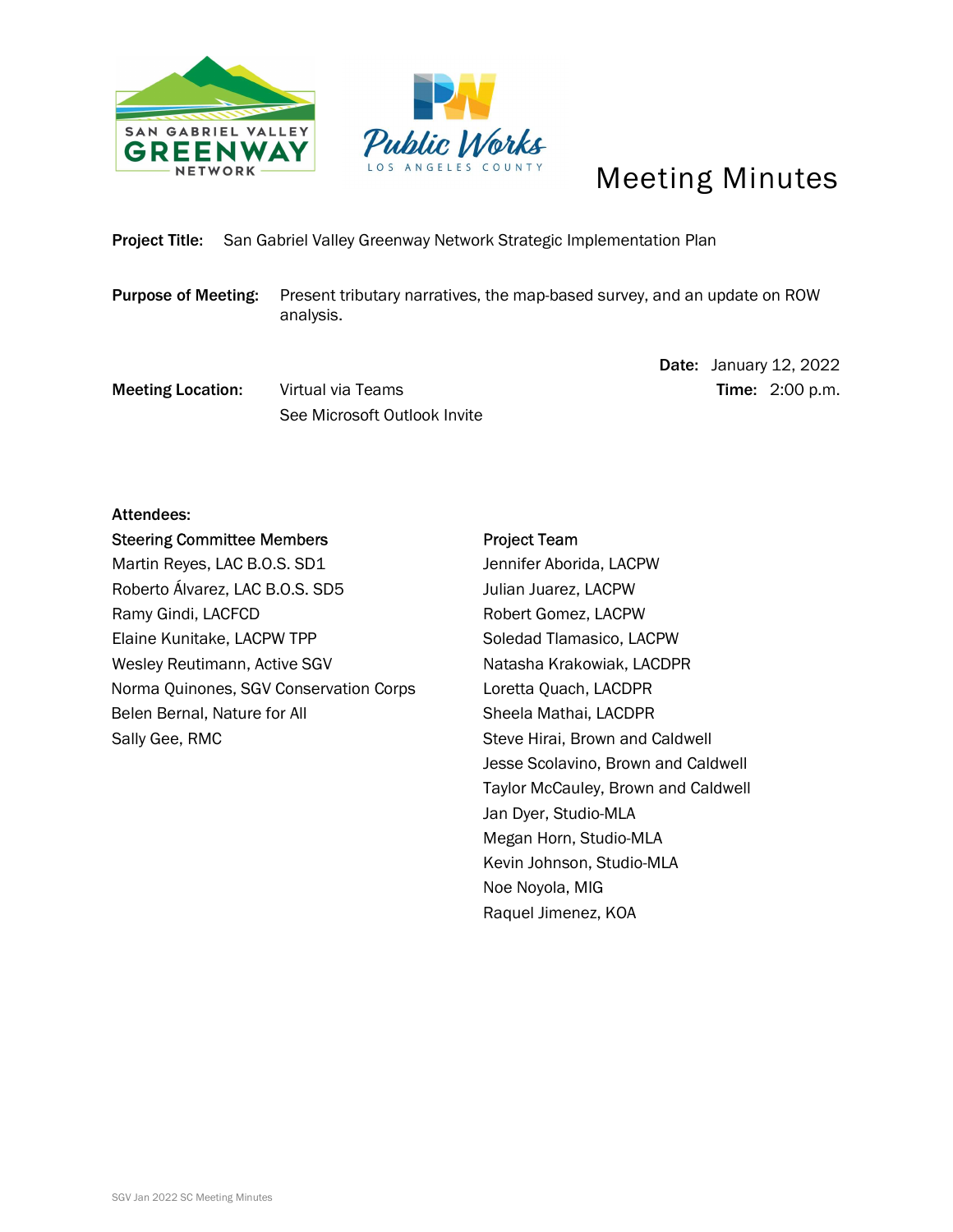### Summary

- 1. Introductions
	- a. Jennifer kicked off the run through with a welcome, introduction, and walk-through of the agenda.
		- i. New team members: Julian Juarez, Robert Gomez, and Soledad Tlamasico introduced themselves.
- 2. PowerPoint Presentation
	- a. Schedule Update (Brown and Caldwell)
		- i. Jesse walked the team through an update on the SGV Plan schedule including a review of ongoing efforts, noting that Task 6 is progressing well and that the team is currently finalizing alignments and projects. She also noted that the plan website and web-based survey are live and that the first round of community and pop-up events have been held/are underway.
	- b. SGVGN Plan Update
		- i. Taylor provided a brief SGV Network Plan update, focusing on the major upcoming milestones including:
			- February 2022: finalization of the tributary narratives, bike path alternatives, and list of potential projects
			- April 2022: finalization of opportunities and constraints diagrams
			- August 2022: finalization of Greenway Network Plan
			- November 2022: finalization of EIR/EIS and all CEQA efforts
	- ii. Tributary Narratives (Studio-MLA)
		- Kevin provided a review of the tributary narratives, noting that they have been put into a mural for ease of review.
		- Kevin reiterated that these tributary narratives were developed with data used to score reaches when determining "Tiers"
		- He walked through the Alhambra Wash Tributary Narrative as an example of the different information included in each narrative:
			- o Overview major takeaways
			- o Circulation Story vehicle access, transit access, existing trails/bikeways/rail stations
			- o Equity Story Pulled socioeconomic factors from Cal Enviro Screen, park needs assessment, etc.
			- o Community Story Pt 1 Gathering spaces, parks, park need
			- $\circ$  Community Story Pt 2 Demographics, income, major ethnic populations
			- o Synergy Story Pt 1 Previously planned efforts/proposed projects
			- $\circ$  Synergy Story Pt 2 Legal complexity, ownership agreements along washes
			- o Synergy Story Pt 3 Physical complexity, freeways, major arterials, etc.
			- o Environmental Story Focus to identify which areas are lacking
	- iii. Opportunities and Constraints Diagrams (Studio-MLA)
		- Kevin also provided a brief review of the opportunities and constraints diagrams included in the mural. He stated that the diagrams show conceptual alternative bike path alignments and adjacent park parcels that have been identified as potential projects. Additionally, they highlight major constraints that affect each alignment.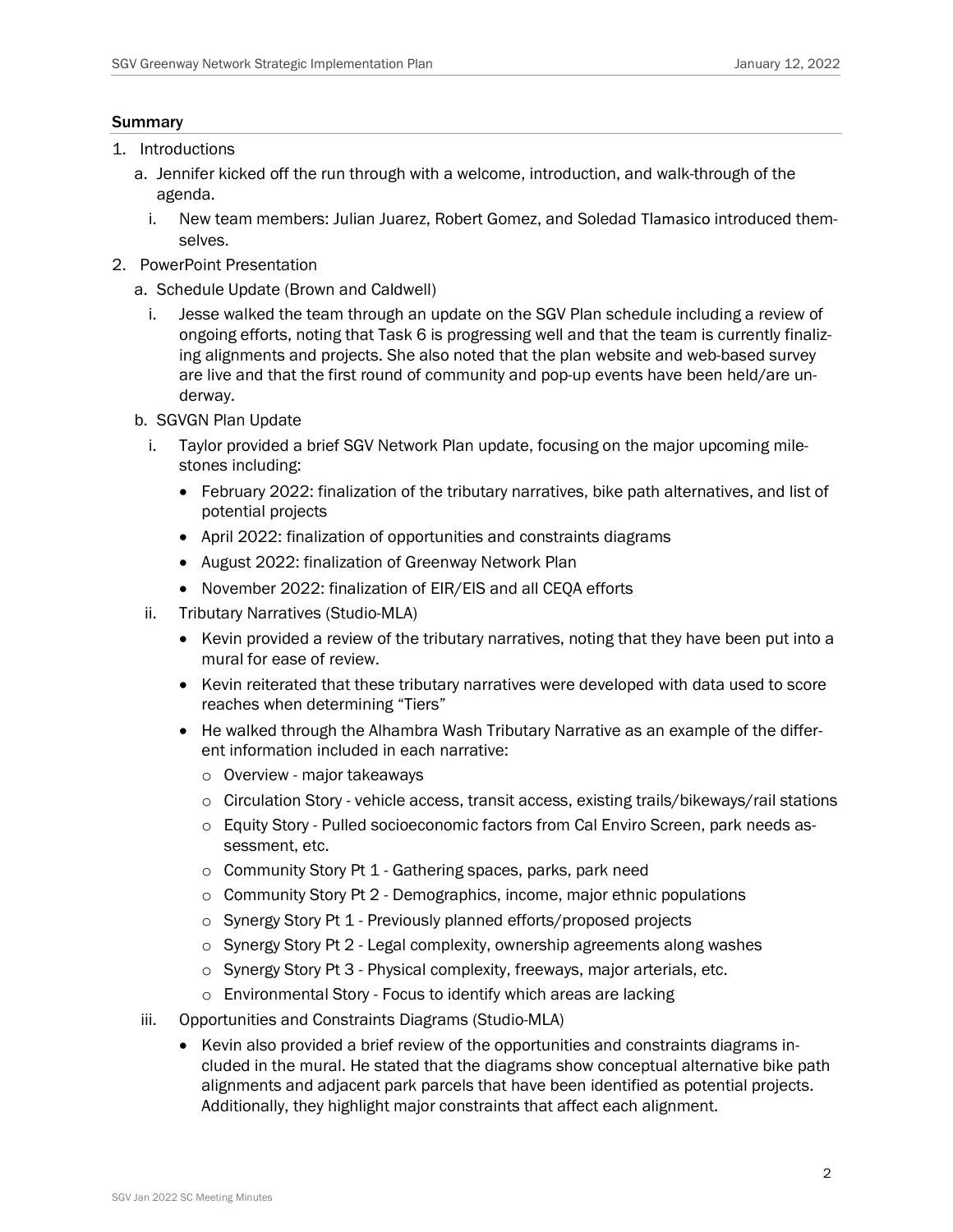- c. Community Engagement Update (MIG)
	- i. Community Workshops Round 1: Visioning and Opportunities
		- Noe walked through Round 1 of the community workshops, summarizing the following information:
			- o 87 total participants across the 4 workshops
			- $\circ$  Most attended workshop was in the late afternoon (3:30PM). This will be taken into account for the 2<sup>nd</sup> and 3<sup>rd</sup> rounds of workshops.
			- o Poll questions during the workshops determined the following results:
				- $\circ$  91% of respondents were interested in using the Greenway Network for recreational purposes
				- o 49% of respondents were very likely to use the Greenway Network
				- o Main concerns focused on safety and the network's connectivity to existing bikeways
			- o Discussion during the workshops focused on the following themes:
				- o Lighting, accessibility, privacy, security, etc.
		- A summary of the Round 1 workshops can be found in Table 1.

| Workshop 1 | November 3, 2021, 6:00 PM  | 31 Participants   |  |
|------------|----------------------------|-------------------|--|
| Workshop 2 | November 6, 2021, 10:00 AM | 11 Participants   |  |
| Workshop 3 | November 17, 2021, 3:30 PM | 36 Participants * |  |
| Workshop 4 | November 18, 2021, 6:00 PM | 9 Participants    |  |
| Total      |                            | 87 participants   |  |

#### Table 1. Community Workshops: Round 1 Summary

- ii. Map-Based Survey
	- Noe discussed the map-based survey, which was launched on October 14, 2021, and has garnered 207 responses as of January 5, 2022. The survey is available in Spanish, Chinese, and English, and has been advertised via flyers, the website, and social media posts.
	- The survey results were summarized into Figure 1.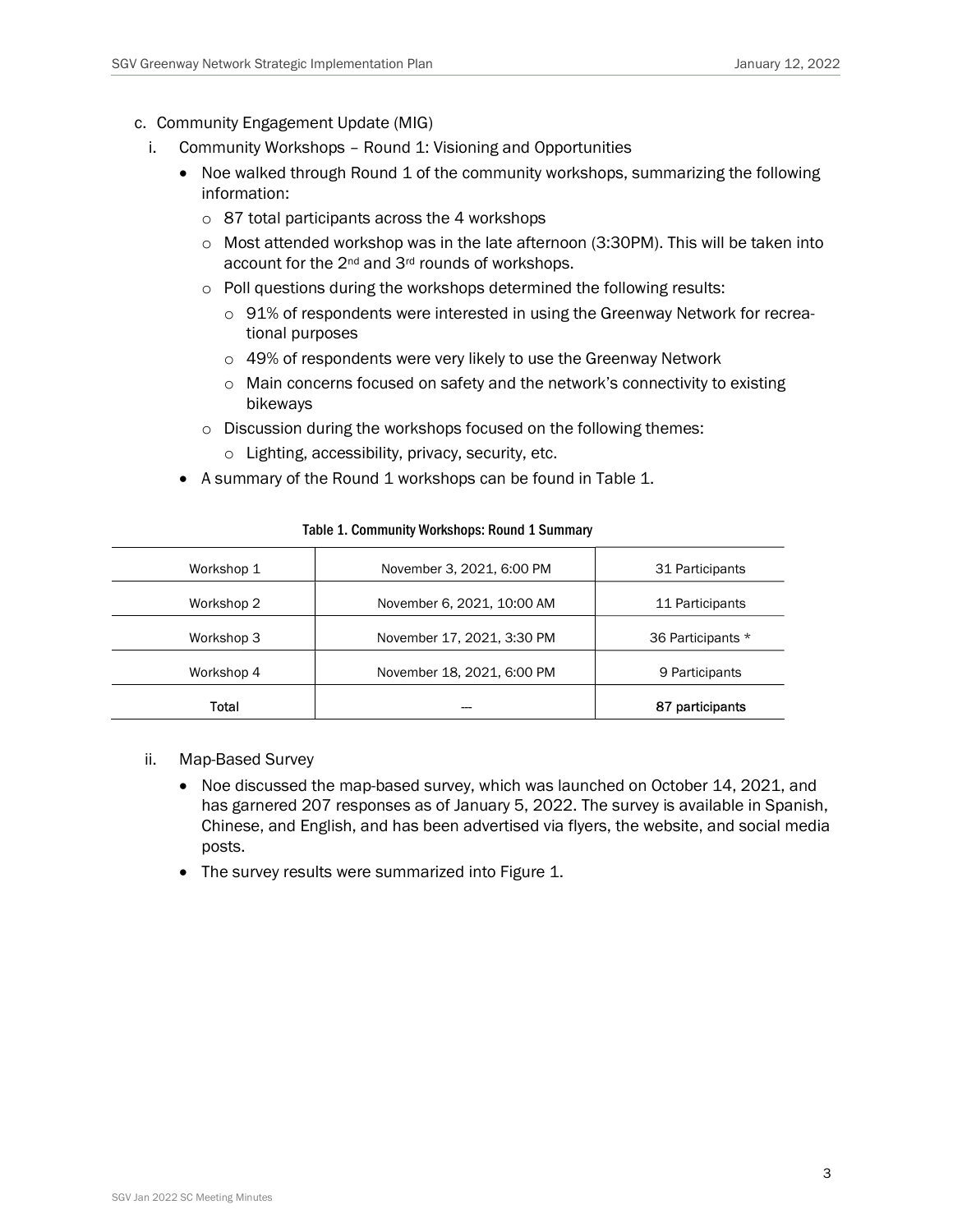

Figure 1. Map-Based Survey Results

- iii. Pop-Up Events
	- Noe summarized the pop-up events that have already been held, have been planned, and are in planning, as shown in Table 2. He stated that the two events that had already been held were a success. Jennifer recommended changing the schedule for the pop-up events to run from February through July 2022 instead of May 2022 to allow for more time between events. This change was made for the Steering Committee presentation.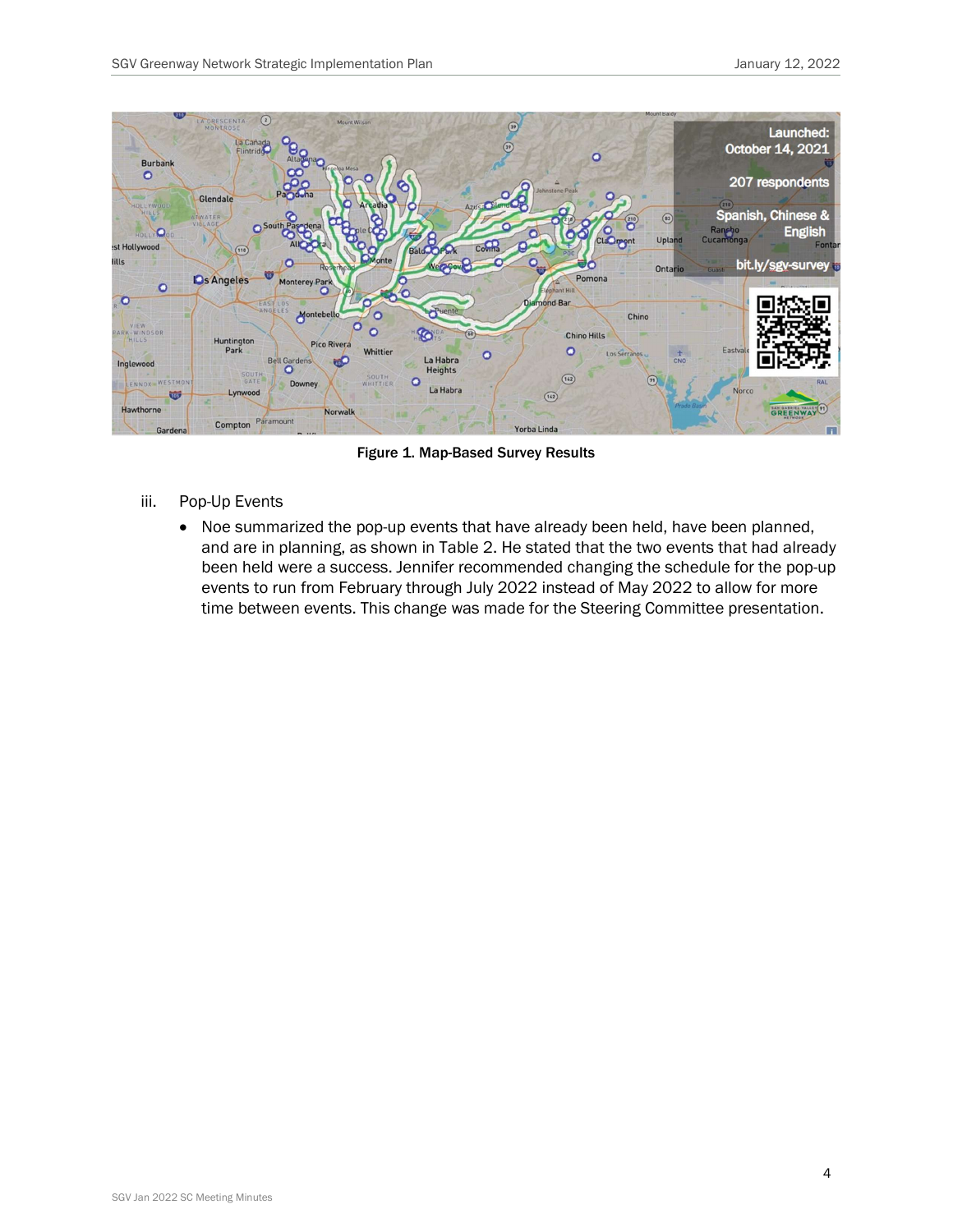| Location                                | Date       | Day      | <b>Time</b>           | <b>Status</b> |
|-----------------------------------------|------------|----------|-----------------------|---------------|
|                                         |            |          |                       |               |
| <b>Whittier Narrows Recreation Area</b> | 12/18/2021 | Saturday | $9:00$ AM $- 2:00$ PM | Completed     |
| Peter Schabarum Regional Park           | 1/8/2022   | Saturday | $9:00$ AM $-2:00$ PM  | Completed     |
| Santa Fe Dam Recreation Area            | 1/15/2022  | Saturday | $9:00$ AM $- 2:00$ PM | Pending       |
| South Hills Park                        | 2/5/2022   | Saturday | 8:00 AM               | Confirmed     |
| Antonovich Trail                        | 2/12/2022  | Saturday | 8:00 AM               | Pending       |
| <b>Walnut Creek Park</b>                | 2/19/2022  | Saturday | 8:00 AM               | Pending       |
| City of Industry Expo Center Trail      | 3/12/2022  | Saturday | 8:00 AM               | Confirmed     |
| Bonelli Regional Park                   | 3/19/2022  | Saturday | 8:00 AM - 6:00 PM     | Pending       |
| Claremont Hills/Thompson Trail          | <b>TBD</b> |          |                       |               |
| Rose Bowl Walking Loop                  | <b>TBD</b> |          |                       |               |
| Arcadia County Park                     | <b>TBD</b> |          |                       |               |
| Peck Road Water Conservation Park       | <b>TBD</b> |          |                       |               |
| <b>Monrovia Farmers Market</b>          | <b>TBD</b> |          |                       |               |
| Pasadena Farmers Market                 | <b>TBD</b> |          |                       |               |
| Alhambra Farmers Market                 | <b>TBD</b> |          |                       |               |
| San Dimas Farmers Market                | <b>TBD</b> |          |                       |               |

#### Table 2. Pop-Up Events Schedule

#### iv. WCA Engagement

- Jennifer reviewed the proposed upcoming WCA engagement activities.
- WCA will conduct 16 workshops between February July 2022.
- WCA will maximize meaningful contacts with SGV entities to reach historically underserved communities.
- WCA will partner with the following community organizations for the workshops:
	- o Active SGV
	- o Amigos de los Rios
	- o Nature for All
	- o Women's Clubs